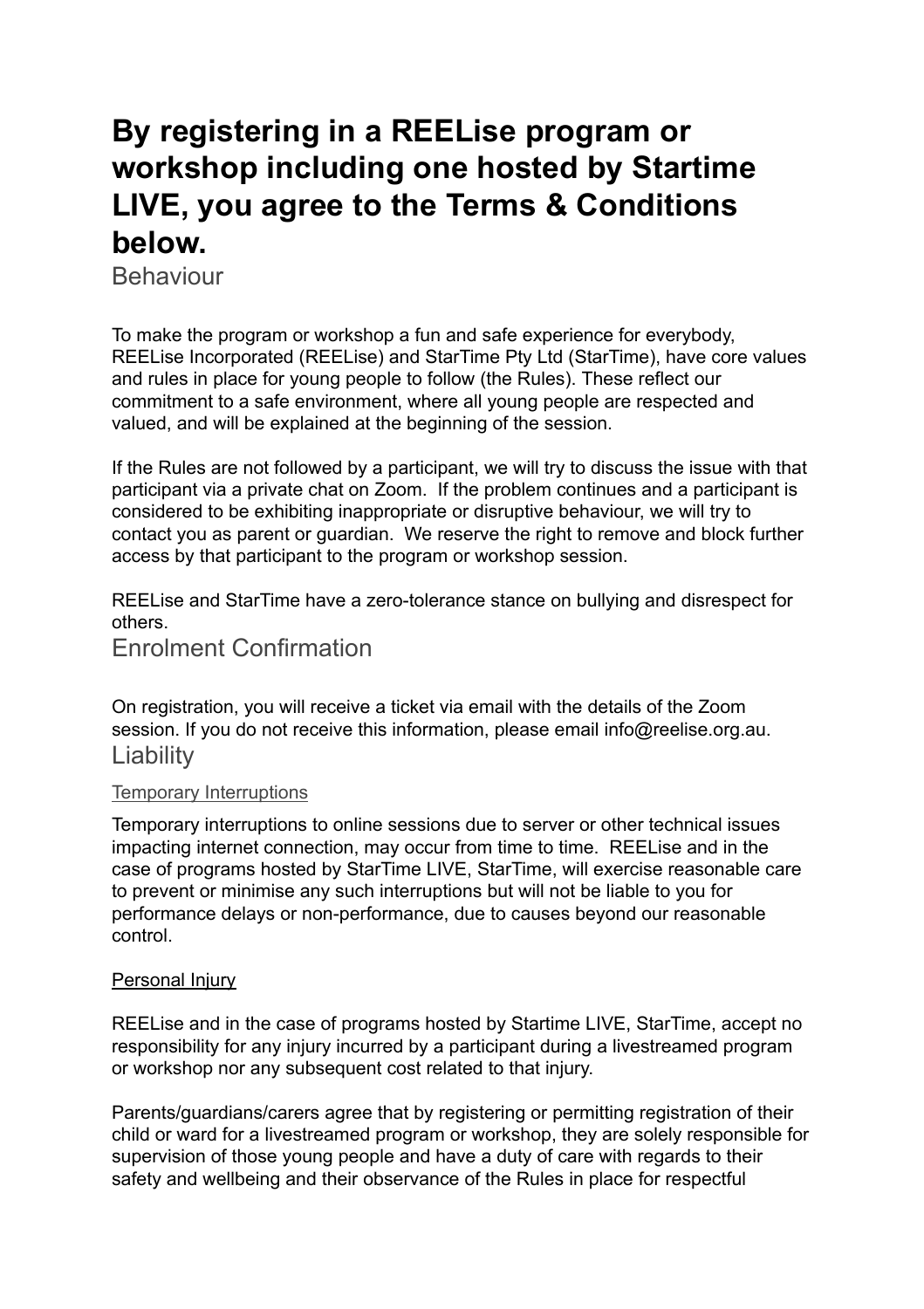engagement with others. You will indemnify REELise and in the case of programs hosted by Startime LIVE, StarTime, against any claims arising as a result of any young people under your care, participating in a program or workshop or breaching the Rules.

Changes and Cancellations

**Prices** 

We reserve the right to change program or workshop prices at any time. In the event of such a change, confirmed registrations will be honoured at the original price. Rescheduling or Cancellation by Us

REELise reserves the right to cancel, postpone or reschedule a program or workshop due to low enrolments, in response to COVID or other public health safety protocols for the protection of our presenters and crew; or unforeseen circumstances. We will notify you when we are exercising this right.

In the event REELise needs to cancel a program or workshop and an alternative date for rescheduling is unavailable or cannot be agreed with you, then a full refund will be made less processing and administration fees we incurred to our payment processing provider on your original payment. REELise will not be responsible for any cost other than this refund of program or workshop fees.

Cancellation by You

Livestreamed workshops are non-refundable. On booking, access to educational resources and to the workshop session are made available which have value. We have also incurred costs in processing your booking and payment and confirming studio arrangements and presenters. Accordingly, cancellations will be at your full cost. Non-attendance will be deemed as cancellation.

If similar programs or workshops are running on alternate dates of equivalent or lesser value, a transfer to an alternate date will be accommodated where possible at no charge, provided a transfer request is received by email at *[info@reelise.org.au](mailto:info@reelise.org.au)* at least 7 days prior to the date of the program or workshop you have registered for.

Substitutions for the person registered can be accommodated with less than 7 days' notice and will incur a 10% administration fee. Requests for substitution must be received at [info@reelise.org.au](mailto:info@reelise.org.au) at least 24 hours prior to the start of your booked session.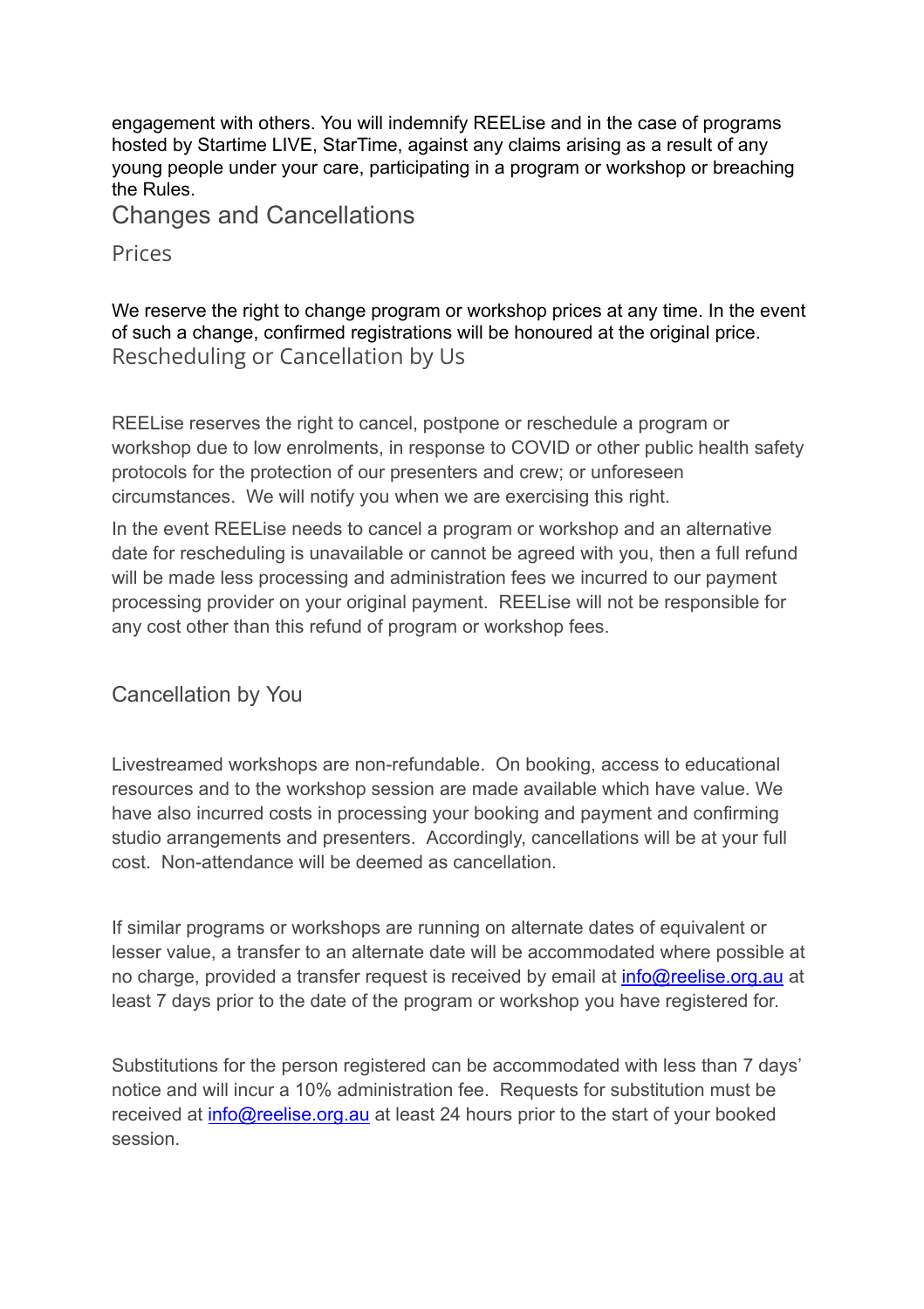Refunds, transfers and date changes are not permitted on free, special offer or discounted programs and workshops.

### Mistaken Multiple Payment

If you inadvertently paid for the same workshop or program more than once, a refund will be issued within a reasonable time after notice is received at [info@reelise.org.au](mailto:info@reelise.org.au). There will however have been transaction costs incurred by us through our payment processing provider in respect of your mistaken transaction and we will deduct these from the refund issued to you.

## Photographs and Recording

IMPORTANT INFORMATION \*\*

REELise, and/or its program collaboration partner, StarTime will record the livestreamed program or workshop. During the recording, images or videos of participants may be captured. If you do not want your image or that of your child to be captured during the recording of the live streamed program or workshop, you should select the stop video option on Zoom and retain that option during the session.

Where you image is captured, you, being a participant 18 years or over or being a parent or guardian of a participant under 18 years, irrevocably authorise REELise and StarTime (and their representatives, related entities, successors, assigns, officers, and employees acting with their permission or authority) to take and use, distribute, exhibit, publish, reproduce, broadcast, your (if you are a participant of 18 years) or your child's (if the registered participant is under 18 years) likeness ("the Material"), either in full or part, without any restriction or limitation in perpetuity for the purposes of REELise or StarTime's charitable, commercial, promotional, advertising or marketing activities by any present or future media or means known or unknown ("Purpose").

You acknowledge and agree that neither you or your minor child has any rights, at law or otherwise, in the Material or in any REELise or StarTime publication that includes the Material.

You accordingly authorise REELise and StarTime to take the actions indicated above.

By registering for a live streamed program or workshop you confirm that:

- 1. You are 18 and understand and consent to the terms of registration or if you are under 18 you have registered with the consent and knowledge of a parent/guardian who have explained the terms of registration to you.
- 2. As the parent or guardian of a minor registered for the program or workshop, you understand and consent to the terms of registration.